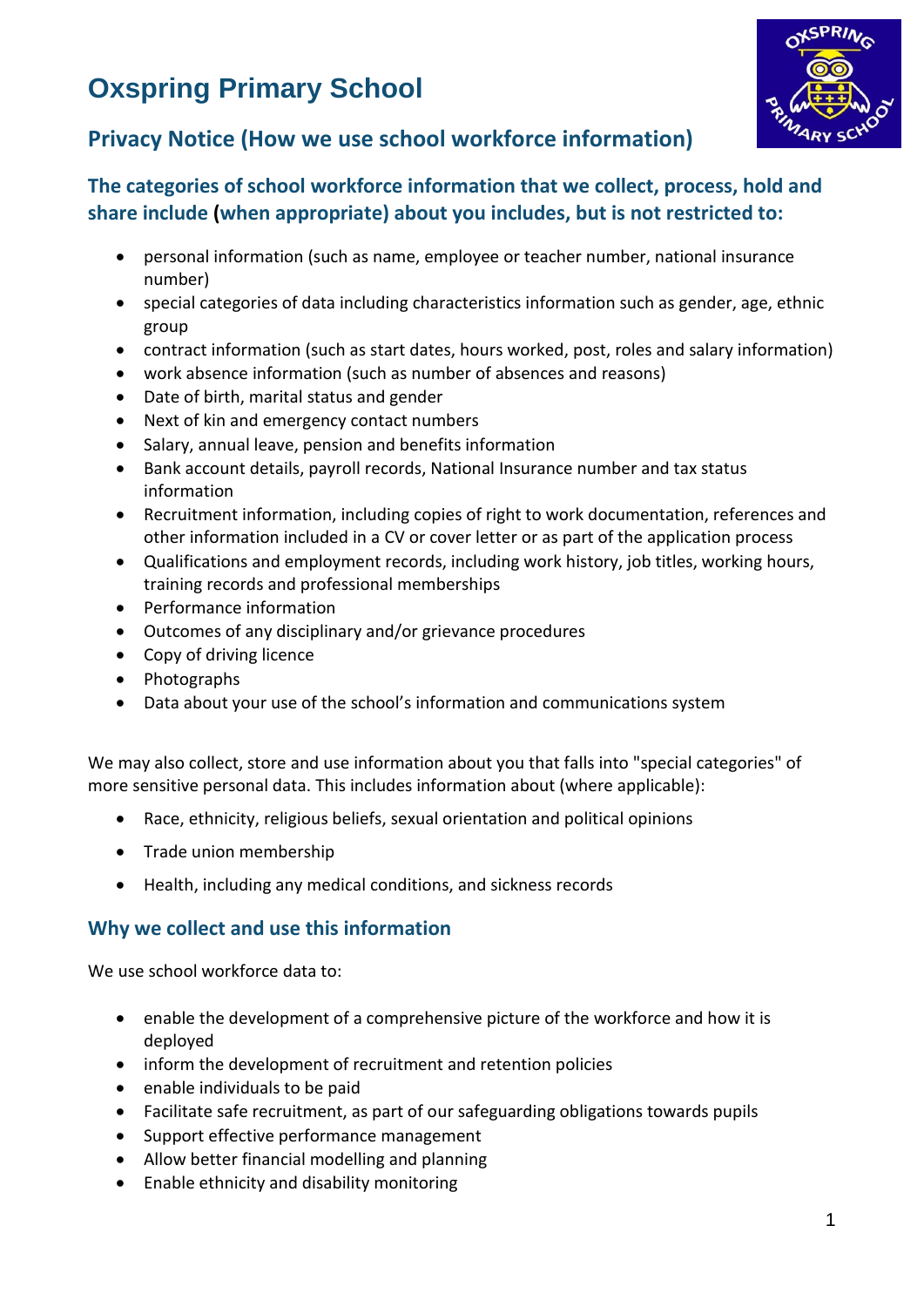- Improve the management of workforce data across the sector
- Support the work of the School Teachers' Review Body

# **The lawful basis on which we process this information**

We only collect and use personal information about you when the law allows us to. Most commonly, we use it where we need to:

- Fulfil a contract we have entered into with you
- Comply with a legal obligation
- Carry out a task in the public interest

Less commonly, we may also use personal information about you where:

You have given us consent to use it in a certain way

We need to protect your vital interests (or someone else's interests)

Where you have provided us with consent to use your data, you may withdraw this consent at any time. We will make this clear when requesting your consent, and explain how you go about withdrawing consent if you wish to do so.

Some of the reasons listed above for collecting and using personal information about you overlap, and there may be several grounds which justify the school's use of your data.

# **Collecting this information**

Whilst the majority of information you provide to us is mandatory, some of it is provided to us on a voluntary basis. In order to comply with data protection legislation, we will inform you whether you are required to provide certain school workforce information to us or if you have a choice in this.

# **Storing this information**

We create and maintain an employment file for each staff member. The information contained in this file is kept secure and is only used for purposes directly relevant to your employment.

Once your employment with us has ended, we will retain this file and delete the information in it in accordance with our record retention schedule

#### **Who we share this information with**

We do not share information about you with any third party without your consent unless the law and our policies allow us to do so.

Where it is legally required, or necessary (and it complies with data protection law) we may share personal information about you with:

- our local authority
- the Department for Education (DfE)
- Educators and examining bodies
- Our regulator- Ofsted.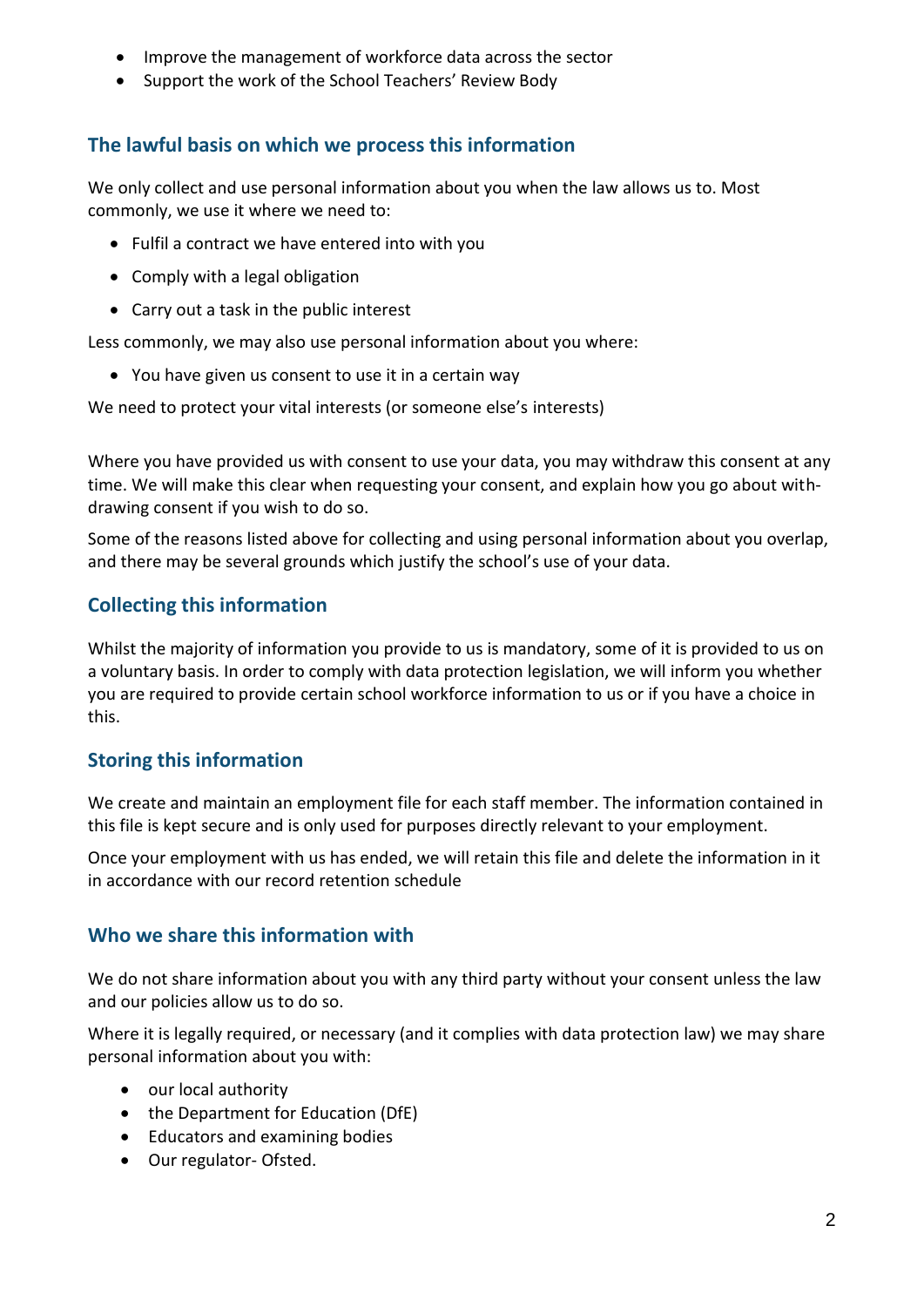- Suppliers and service providers to enable them to provide the service we have contracted them for, such as payroll
- Central and local government
- Our auditors
- Trade unions and associations
- Security organisations
- Police forces, courts, tribunals
- Absence insurance companies to obtain quotes and cover for sickness

### **Why we share school workforce information**

We do not share information about workforce members with anyone without consent unless the law and our policies allow us to do so.

#### **Local authority**

We are required to share information about our workforce members with our local authority (LA) under section 5 of the Education (Supply of Information about the School Workforce) (England) Regulations 2007 and amendments.

#### **Department for Education (DfE)**

We share personal data with the Department for Education (DfE) on a statutory basis. This data sharing underpins workforce policy monitoring, evaluation, and links to school funding / expenditure and the assessment educational attainment.

We are required to share information about our school employees with our local authority (LA) and the Department for Education (DfE) under section 5 of the Education (Supply of Information about the School Workforce) (England) Regulations 2007 and amendments.

#### **Data collection requirements**

The DfE collects and processes personal data relating to those employed by schools (including Multi Academy Trusts) and local authorities that work in state funded schools (including all maintained schools, all academies and free schools and all special schools including Pupil Referral Units and Alternative Provision). All state funded schools are required to make a census submission because it is a statutory return under sections 113 and 114 of the Education Act 2005

To find out more about the data collection requirements placed on us by the Department for Education including the data that we share with them, go to [https://www.gov.uk/education/data](https://www.gov.uk/education/data-collection-and-censuses-for-schools)[collection-and-censuses-for-schools.](https://www.gov.uk/education/data-collection-and-censuses-for-schools)

The department may share information about school employees with third parties who promote the education or well-being of children or the effective deployment of school staff in England by:

- conducting research or analysis
- producing statistics
- providing information, advice or guidance

The department has robust processes in place to ensure that the confidentiality of personal data is maintained and there are stringent controls in place regarding access to it and its use. Decisions on whether DfE releases personal data to third parties are subject to a strict approval process and